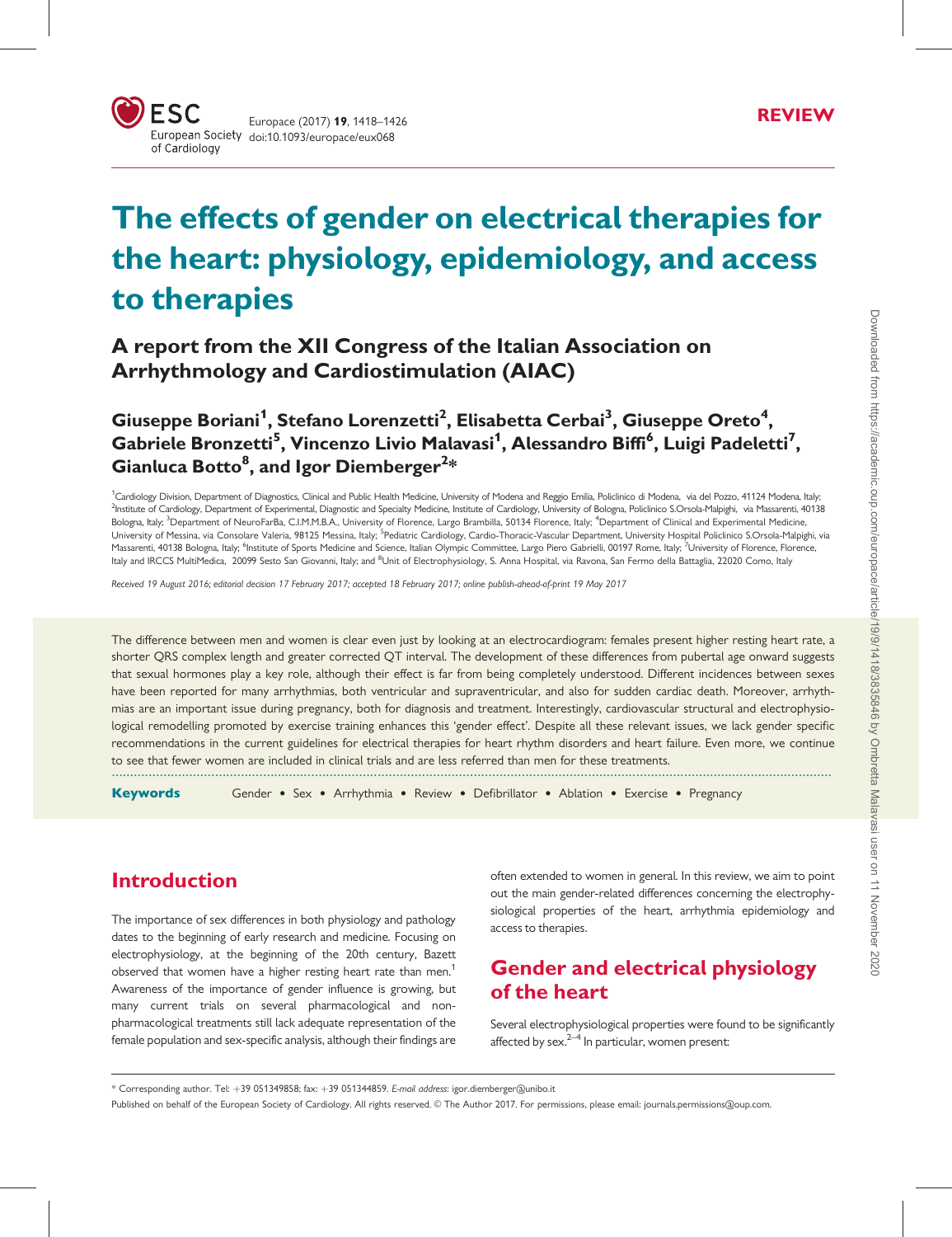- enhanced sinoatrial node automaticity, independent of the influence of the autonomic system, with shorter sinus cycle length and shorter sinus recovery time, especially during pregnancy<sup>5,6</sup>;
- enhanced atrio-ventricular node function: with shorter AH interval and atrio-ventricular node effective refractory period<sup>7</sup>; ;
- faster infra-hisian conduction: with shorter  $HV$  interval<sup>6,7</sup>;
- longer ventricular action potential duration: occurring in the postpubertal phase.<sup>4</sup>

The standard 12-lead ECG reflects most of these differences, as shown in Figure 1. Women show a 3–5 beats/min higher heart rate at rest.<sup>1,8</sup> This appears to be related to sexual hormone effects, autonomic nervous system influences and the already mentioned intrinsic properties of the sinus node.5,9 Available data suggest that P wave length is significantly shorter in women (female  $118 \pm 9$  ms, male  $122 \pm 8$  ms)<sup>10</sup> and, as a result of reduced AH and HV intervals, women also show a shorter PR interval.<sup>6</sup> Notably, the two most important ECG findings are the shorter QRS duration and the more prolonged corrected QT (QTc) interval in women.<sup>2–4,11</sup> In prepubertal age, QRS duration lengthens gradually from birth without significant differences between the sexes,<sup>12</sup> but starting from adolescence QRS becomes wider in males (90  $\pm$  12 ms in males, 68  $\pm$  13 ms in females).<sup>6</sup> Lower cardiac mass has been suggested as an explanation, but this difference persists even after correction for body weight and cardiac mass.<sup>13,14</sup>

It has been clearly established that the QTc interval is longer in women,<sup>4,15,16</sup> and this is clinically relevant because a higher QTc interval duration is associated with increased arrhythmic risk, in particular of Torsade de Pointes.<sup>17</sup> Also this difference becomes more evident after puberty.<sup>18</sup> After menopause, the QTc difference between the sexes is negligible.<sup>18</sup> This suggests that sexual hormones play an important role in gender related difference in heart electrical physiology with a particularly evident effect in myocardial repolarization. Indeed, Burke et  $al^{19}$  showed a different length of QTc interval during the menstrual cycle (shorter QTc interval occurring in the progesterone-dependent luteal phase), only present after double autonomic blockade. However, in the absence of drug-induced autonomic nervous system block, there is no clear evidence regarding QTc interval variation during menstrual cycle.<sup>20,21</sup> Cardiomyocytes possess cell receptors for the three main sex-steroid hormones (oestrogens, progesterone, and testosterone), $^{22}$  all of which seem to affect myocardial repolarization: endogenous testosterone and progesterone shorten the action potential, while oestrogens were shown to increase QTc interval duration in animal studies. $23-26$  In particular, estradiol's effect on QTc appears to be mediated by down-regulation of the expression of potassium channel currents, such as the slowly activating delayed rectifier current, which play a role in myocardial repolarization.<sup>24</sup> However, these findings have not been replicated in human studies.<sup>26,27</sup> Testosteroneinduced QTc interval shortage in males after puberty also contributes to explain QTc interval duration difference between the sexes.<sup>14,26,28</sup>

# Gender and epidemiology of arrhythmias

Evaluation of epidemiological differences of clinical arrhythmias between females and males is a hard task since referral for treatment of these conditions is affected by several factors besides disease occurrence (as discussed below). However, despite the mentioned



Figure | Different gender-related characteristics of cardiac electrophysiology as reflected by surface 12-lead ECG. E.R., early repolarisation.



Figure 2 Epidemiological differences in the prevalence of principal arrhythmias between female (F) and male (M) patients. AF, atrial fibrillation; AVNRT, atrio-ventricular node reentrant tachycardia; AVRT, atrio-ventricular reentrant tachycardia; AT, atrial tachycardia; LQTS, Long QT syndrome; RVOT, right ventricular outflow tachycardia; SCD, sudden cardiac death; SND, sinus node disease; VF, ventricular fibrillation; VT, ventricular tachycardia.

limitations, available data highlight a different prevalence among females (vs. males) for several arrhythmias (Figure 2). $^{2,13,29,30}$  In the field of supraventricular tachyarrhythmias, women have a higher prevalence of AV nodal re-entrant tachycardias (AVNRT), and focal automatic tachycardias, while accessory-pathways (both manifest and concealed), with/without atrioventricular re-entrant tachycardia (AVRT) have a greater prevalence in males. Notably, the occurrence of specific episodes of supraventricular arrhythmia may vary with the menstrual cycle, being more frequent in the luteal phase.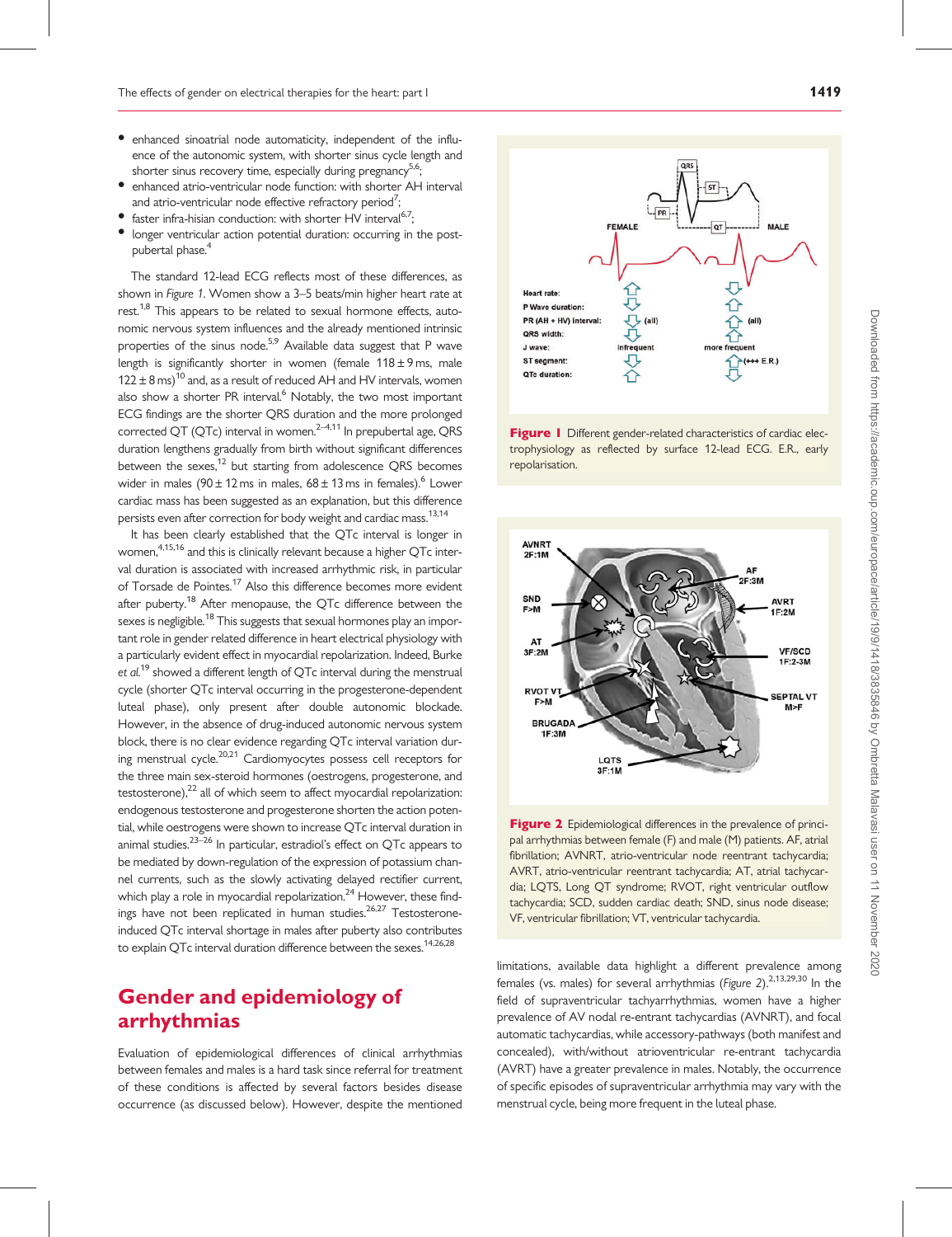Although the reason for this correlation has not been established, hormonal and autonomic factors seem to be involved.<sup>31,32</sup> Similar findings have also been reported for ventricular premature complexes, whose frequency is lower in the ovulation period.<sup>33</sup> Males have a higher prevalence of flutter and atrial fibrillation (AF) at all ages (about 1.5-fold higher risk, Figure 2), but since women present an overall greater longevity, doubling the number of living men over 75 years, the prevalence of AF in women is greater than that of men at older age and on the whole is almost equal (53% of all patients with AF according to data from the Mayo Clinic).<sup>34,35</sup>

Some gender-related differences have been reported regarding the prevalence of various idiopathic VTs, with the right ventricular outflow tract VT form more prevalent in women, the left ventricular septal VT form more frequent in men and the left ventricular outflow tract VT form equally distributed.<sup>36</sup> However, the most important findings regard incidence of sudden cardiac death and long-QT syndrome. In general, females present a lower incidence of sudden death both at younger and older age.<sup>37</sup> This can only partially be explained by a lower incidence of structural heart diseases in female subjects: in cardiac arrest survivors and autopsy series, coronary artery disease was found in 45–50% of women vs. 80–90% of men, and at post-mortem evaluation women more frequently presented a structurally normal heart.<sup>37–39</sup> On the other hand, a higher prevalence of female subjects has been reported in long-QT syndrome, both in genetically determined and acquired (drug induced) forms.<sup>16,30</sup> Notably, in inherited long-QT syndrome<sup>40</sup> the occurrence of symptomatic events is higher in boys before puberty, but higher in females later. An evident influence of gender has been reported for Brugada syndrome too: the incidence of typical ECG pattern is more frequent in males (with an 8:1 predominance), while risk of sudden cardiac death or clinically relevant arrhythmia was more than 3 times higher in men than in women.<sup>41,42</sup>

Regarding bradyarrhythmias, in a large, real-life retrospective study women were found to be more likely to undergo pacemaker implantation for sick sinus syndrome than males, while atrioventricular blocks represent a more important indication in men.<sup>43</sup>

#### Pregnancy and arrhythmias

The most important ECG changes described during pregnancy are an increase of heart rate with reduced heart rate variability and a significant QTc interval lengthening.<sup>44</sup> Pregnancy is a particular condition for arrhythmias too: about 1–4% of pregnant women without structural heart disease will present arrhythmias during pregnancy. However, only a few of these will need specific treatment. While history of previous arrhythmias seems to be the most important predictor of arrhythmia recurrence during pregnancy, there are conflicting data regarding the evolution of the arrhythmic pattern in these patients.<sup>45–47</sup> In some cases, especially in subjects with Wolff-Parkinson–White syndrome, an increase in arrhythmic burden has been reported. The mechanism underlying this arrhythmic burden increase is not fully explained, but likely it is the result of the haemodynamic, hormonal and increased sympathetic tone that occurs in pregnancy.<sup>48</sup> In these subjects, the first step is to exclude any transient cause, especially electrolyte imbalances and thyroid dysfunction (hyperthyroidism may occur in 5–15% of women peri-partum and in 4–8% post-partum). Notably, several factors contribute to the

reported symptoms and in up to 90% of the subjects there is no association between symptoms and Holter/ECG findings.<sup>49</sup> Available data suggest that ventricular arrhythmias are unusual during pregnancy in patients without pre-existing heart disease.<sup>2,46</sup> Conversely, patients with known long QT syndrome (Type 1 and 2) present an increased likelihood of arrhythmic event in the post-partum period.<sup>44</sup> The number of pregnant women with congenital heart disease (CHD) is constantly rising, and this group is at particular high risk of arrhythmias during pregnancy.<sup>50</sup> Intrinsic conduction abnormalities, volume overload, persistence of operative scar and impaired autonomic nervous system are the main contributors to the development of heart rhythm disorders.<sup>51</sup> The risk of clinically relevant arrhythmias for women with CHD was reported to be about 4.5% in completed pregnancy, but it is strictly related to the underlying CHD, being the highest for atrioventricular septal defect, post-operative Fontan and corrected tetralogy of Fallot and complete transposition of the great arteries.<sup>52</sup> For patients with CHD, pre-pregnancy counselling is recommended and, in some cases, pregnancy should be discouraged.<sup>53,54</sup>

# Gender and cardiovascular response to exercise training

Constant physical activity leads to multiple adaptations, in particular involving the heart and autonomic nervous system, which may become manifest on the ECG. Training-related ECG modifications in athletes include sinus bradycardia and new atrioventricular blocks (mainly first degree and Mobitz 1) and junctional rhythm, early repolarization pattern (ERP), positivity to voltage criteria for left ventricle hypertrophy and right bundle branch block.<sup>55</sup> These changes are less expressed in female athletes: in particular, those concerning QRS criteria for left ventricle hypertrophy and ERP.<sup>55–57</sup> A lower prevalence of partial right bundle branch block and sinus bradycardia has also been reported, but there is conflicting evidence of this finding.<sup>56,57</sup> No significant difference has been described for antrioventricular blocks and junctional rhythm.<sup>56</sup> Interestingly, not only is ERP less frequent in female athletes, but it also seems to be differently represented on the 12-lead ECG. Wafsy et al.<sup>57</sup> reported that the higher prevalence of ERP in males was mainly due to an anterior distribution of the ERP on ECG leads, while Junttila et al.<sup>58</sup> reported a significant higher prevalence of ERP in the inferior leads in males. These findings are relevant when considered in light of the association between presence of ERP in the inferior leads and incidence of sudden cardiac death in the general population<sup>59</sup> and the increased risk of sudden cardiac death in age-matched athletes,  $60$ especially males.<sup>61</sup> This is a relevant topic for future studies.

The described differences in ECG morphology among female athletes are probably due to a different expression of heart remodelling in response to exercise training. Male athletes present a more pronounced concentric left ventricular hypertrophy and atrial remodelling<sup>62</sup> coupled with a longer signal-averaged P-wave duration. These findings may represent the substrate for a higher prevalence of atrial fibrillation in male athletes.<sup>63</sup> However, we lack definite data confirming this hypothesis. A recent metanalysis<sup>64</sup> reported that only studies enrolling exclusively male subjects showed a higher incidence of AF in trained athletes, a finding not confirmed in mixed sex reports. However, this evidence is limited by the lack of significance when directly comparing incidence of AF among female and male athletes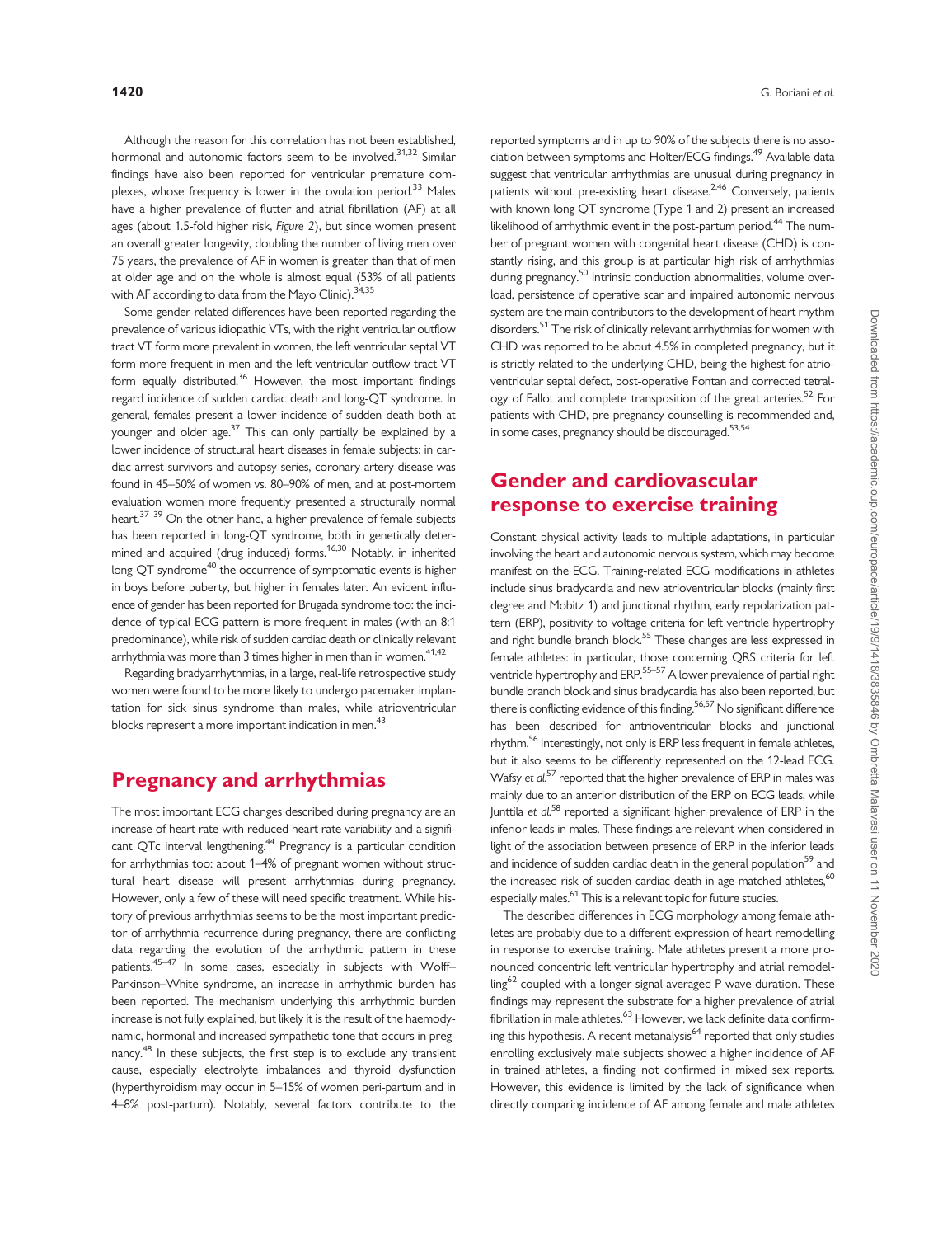| Study                       | Year | Procedure                 | Inclusion criteria                                                                          | Z    | $F$ $(%)$                | age (year)<br>Mean | LVEF (%)<br>Mean | endpoint<br>Primary | follow-up<br>Average<br>$\overline{(\mathsf{m}\mathsf{o})}$ | outcome<br>Global                                   | <b>Outcome</b><br>M/F                              |
|-----------------------------|------|---------------------------|---------------------------------------------------------------------------------------------|------|--------------------------|--------------------|------------------|---------------------|-------------------------------------------------------------|-----------------------------------------------------|----------------------------------------------------|
| ICD as secondary prevention |      |                           |                                                                                             |      |                          |                    |                  |                     |                                                             |                                                     |                                                    |
| AVID <sup>66</sup>          | 1997 | ICD vs. ADT               | VF or SVT + syncope/LVEF<br>${}_{6}$ 40%                                                    | 1016 | $\overline{21}$          | 59                 | 31.5             | Mortality           | 18.2                                                        | ICD > survival (HR 0.62<br>P < 0.02                 | Not stratified by<br>gender                        |
| $CASH^{76}$                 | 2000 | ICD vs. ADT               | SVTMF<br>CArr + documented                                                                  | 288  | 20                       | 58                 | $\frac{4}{6}$    | Mortality           | 57                                                          | ICD non-signifi-                                    | Not stratified by                                  |
|                             |      |                           |                                                                                             |      |                          |                    |                  |                     |                                                             | cant > survival (HR 0.77<br>$P = 0.081$             | gender                                             |
| $CIDS^{72}$                 | 2000 | ICD vs. ADT               | VF or syncope + SVT sponta-                                                                 | 659  | 15                       | 64                 | 33.8             | Mortality           | 36                                                          | ICD non-signifi-                                    | No significant reduc-                              |
|                             |      |                           | neous or inducible at EP<br>35% and haemodynamic<br>testing or $\sqrt{1} + L\sqrt{EF} \leq$ |      |                          |                    |                  |                     |                                                             | $\text{cant}$ > survival (19.7%<br>$RRR, P = 0.142$ | come for both sexes<br>tion of primary out-        |
|                             |      |                           | compromise                                                                                  |      |                          |                    |                  |                     |                                                             |                                                     |                                                    |
| ICD as primary prevention   |      |                           |                                                                                             |      |                          |                    |                  |                     |                                                             |                                                     |                                                    |
| MADIT 180                   | 1996 | ICD vs. conventional      | NYHA I-III, prior MI,                                                                       | 196  | $\infty$                 | 3                  | 26               | Mortality           | 27                                                          | $ICD >$ survival (HR 0.46                           | Not stratified by                                  |
|                             |      | 눛                         | 35%, no<br>$NSVT + LVEF \leq 3$<br>revascularization                                        |      |                          |                    |                  |                     |                                                             | P < 0.009                                           | gender                                             |
| $MUSTT^{70}$                | 1999 | ADT and ICD vs. no        | $CAD + LVEF \leq 40\% + NSVT$                                                               | 704  | $\overline{\phantom{0}}$ | 65.5               | 28               | SCD or CArr         | 39                                                          | $\mathsf{ICD}$ > survival ( $P$ < 0.001)            | No significant gender                              |
|                             |      | antiarrhythmic            | or SVT/VF induced by EP                                                                     |      |                          |                    |                  |                     |                                                             |                                                     | difference                                         |
|                             |      | therapy                   | testing                                                                                     |      |                          |                    |                  |                     |                                                             |                                                     | $(P = 0.35)^{88}$                                  |
| MADIT II <sup>82</sup>      | 2002 | ICD vs. conventional<br>눛 | MI 1mo; LVEF ≤ 30%                                                                          | 1232 | 16                       | 64                 | 23               | Mortality           | 20                                                          | ICD > survival (HR 0.69<br>P < 0.016                | F:0.57 ( $P = 0.132$ ).<br>M:0.66 ( $P = 0.011$ ); |
|                             |      |                           |                                                                                             |      |                          |                    |                  |                     |                                                             |                                                     | $(P = 0.19)$                                       |
| DIMAMIT <sup>74</sup>       | 2004 | ICD vs. conventional      | CAD, LVEF < 35% (MI 6-40                                                                    | 676  | 24                       | 61.8               | 28               | Mortality           | 30                                                          | ICD non-signifi-                                    | No reduction of pri-                               |
|                             |      | 눛                         | days)                                                                                       |      |                          |                    |                  |                     |                                                             | cant > survival (HR:                                | mary outcome for                                   |
|                             |      |                           |                                                                                             |      |                          |                    |                  |                     |                                                             | $1.08, P = 0.66$                                    | both sexes                                         |
| DEFINITE <sup>75</sup>      | 2004 | ICD+MT vs. MT             | NSVT or<br>III) + LVEF $\leq$ 35%;<br><b>UHANN</b>                                          | 458  | 29                       | 58.3               | 21.4             | Mortality           | 29.0                                                        | $cart$ survival<br>ICD non-signifi-                 | $F = 1.0 (P = 0.76)$<br>M:0.49 ( $P = 0.018$ );    |
|                             |      |                           | Holter<br>frequent VEBs on                                                                  |      |                          |                    |                  |                     |                                                             | $(P = 0.08)$ < SCD (HR                              |                                                    |
|                             |      |                           |                                                                                             |      |                          |                    |                  |                     |                                                             | $0.20 P = 0.006$                                    |                                                    |
| SCD-HeFT <sup>68</sup>      | 2005 | MT vs. MT + ADT vs.       | UHKHAZ<br>UHKHA                                                                             | 2521 | 23                       | $\overline{60}$    | 25               | Mortality           | 45.5                                                        | ICD > survival (HR 0.77                             | M:0.73 (0.57-0.93);                                |
|                             |      | $CNT + ICD$               | $III$ ) + LVEF $\leq$ 35%                                                                   |      |                          |                    |                  |                     |                                                             | P < 0.007                                           | $F:0.96(0.58-1.61)$                                |

ADT, antiarrhythmic drug therapy; CAD, coronary artery disease; CArr, cardiac arrest; CHF, chronic heart failure; EP, electrophysiology, F, female; HF, heart failure; HR, hazard ratio; ICD, implantable cardioverter-defibri ADT, antiarrhythmic drug therapy; CAD, coronary artery disease; CAm, cardiac arrest; CHF, chronic heart failure; EP, eenale; HF, heart failure; HF, hazard ratio; ICD, implantable cardioverter-defibrillator; LVEF, left ventricular ejection fraction; M, males; MI, myocardial infarction; MT, medical therapy; N, number of patients; NSVT, non-sustained ventricular tachycardia; RRR, relative risk reduction; SCD, sudden cardiac death; SVT, sus tachycardia; VEB, ventricular ectopic beats; VF, ventricular fibrillation; VT, ventricular tachycardia.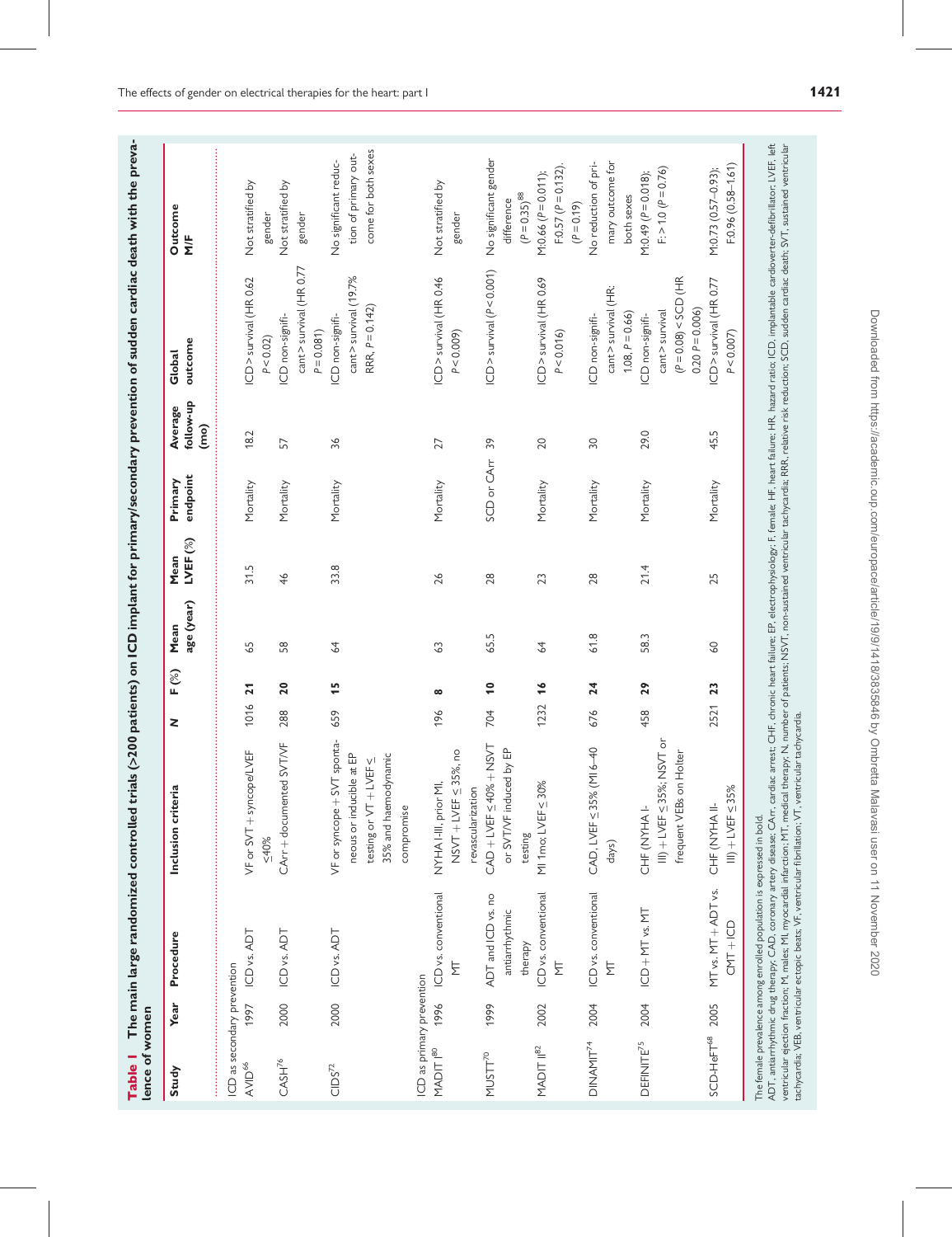| Study                         | Year | Procedure                                                               | Inclusion<br>criteria                                          | Z   | $F$ $(%)$                | Mean age<br>(year) | Mean<br><b>LVEF</b><br>(%) | endpoint<br>Primary                              | follow-up<br>Average<br>(mo) | outcome<br>Global                                                                                                                                             | <b>Outcome</b><br>$\frac{1}{2}$ |
|-------------------------------|------|-------------------------------------------------------------------------|----------------------------------------------------------------|-----|--------------------------|--------------------|----------------------------|--------------------------------------------------|------------------------------|---------------------------------------------------------------------------------------------------------------------------------------------------------------|---------------------------------|
| Oral et al. <sup>83</sup>     | 2006 | CA vs. ADT for SR mainte-<br>nance (second-line<br>therapy)             | AF for > 6 mo, recurrence<br>within a week of<br>cardioversion | 146 | 12                       | S6                 | 55                         | Freedom from<br><b>AF/AFL</b>                    | $\overline{c}$               | CA > SR maintenance<br>without ADT in<br>74% of patients                                                                                                      | Not reported                    |
| APAF <sup>84</sup>            | 2006 | CA vs. ADT for SR mainte-<br>nance (second-line                         | AF > 6 mo, AF burden > 2 mo<br>in last 6 mo                    | 198 | 32.5                     | 56                 | 60.5                       | Freedom from<br>recurrent                        | $\overline{12}$              | CA <at recurrence<br="">(6% vs. 22%;<br/><math>(P = 0.05)</math></at>                                                                                         | Not reported                    |
| <b>CAFCOAF<sup>85</sup></b>   | 2006 | CA vs. ADT for SR mainte-<br>nance (second-line<br>therapy)             | Persistent AF, resistant to<br>ADT                             | 137 | 27                       | $\Omega$           | 58.5                       | Freedom from<br>docu-<br>$\overline{\mathbf{y}}$ | $\overline{c}$               | CA+ADT reduce AT<br>recurrences<br>P < 0.001                                                                                                                  | Not reported                    |
| Wilber et al. <sup>87</sup>   | 2010 | CA vs. ADT for SR mainte-<br>nance (second-line<br>therapy)<br>therapy) | 3 episodes of symptomatic<br>AF within 6 mo, ADT<br>refractory | 167 | 34                       | 55                 | 62                         | Freedom from<br>mented AT<br>mented AF<br>docu-  | $\sigma$                     | CA resulted in a lon-<br>ger time to treat-<br>ment failure (HR<br>(P < 0.001)                                                                                | Not reported                    |
| MANTRA-PAF <sup>73</sup> 2012 |      | CA vs. ADT for SR mainte-<br>nance (first-line therapy)                 | des < 6 mo, no episode >7<br>2 symptomatic AF episo-<br>days   | 294 | $\overline{\mathbf{30}}$ | 55                 | reported<br>$\frac{1}{2}$  | Burden of AF                                     | 24                           | $P = 0.007$ at 24 mo).<br>ference at 3, 6, 12,<br>No significant dif-<br>CA <burden af<br="" of=""><math>0.30, P &lt; 0.001</math>)<br/>(9% vs. 18%,</burden> | Not reported                    |
| RAAFT 279                     | 2014 | CA vs. ADT for SR mainte-<br>nance (first-line therapy)                 | Paroxysmal AF, symptomatic,<br>no ADT treatment                | 127 | $\overline{24}$          | 55                 | $\overline{6}$             | AT recurrence                                    | $\frac{1}{2}$                | CA <rate of="" recurrent<br="">AT (HR 0.56,<br/>or 18 mo</rate>                                                                                               | Not reported                    |
| $SARA^{78}$                   | 2014 | CA vs. ADT for SR mainte-<br>nance (first-line therapy)                 | Symptomatic persistent AF,<br>refractory to ADT                | 146 | 22                       | 55                 | 51                         | Freedom from<br><b>AF/AFL</b><br>>24h            | $\overline{c}$               | ADT for the main-<br>CA is superior to<br>tenance of SR<br>$(P = 0.002)$<br>$P = 0.02$                                                                        | Not reported                    |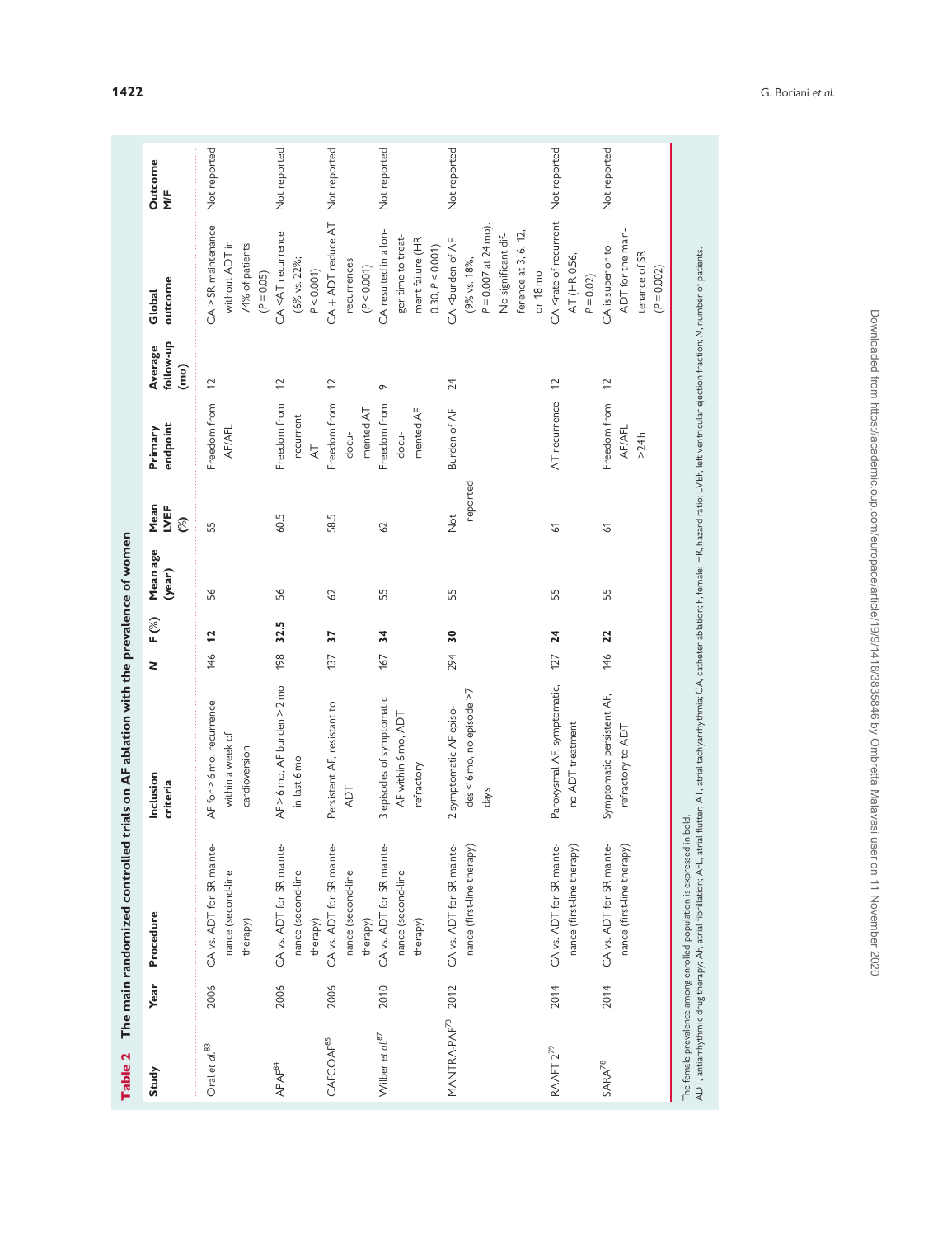in studies enrolling mixed sex populations. Notably, a recent report from the EORP-AF Registry showed that physical activity seems not to be associated with arrhythmia progression in patients with a history of AF.<sup>65</sup>

### Effects of gender on access to electrical therapies

Several reports<sup>66–90</sup> highlighted a different referral for electrical therapies in male and female subjects (Tables 1 and 2), and this behaviour is also observed in common clinical practice and clinical research. Dhruva et  $al^{91}$  performed a systematic review of 78 high-risk devices, which received premarket approval from the FDA between 2000 and 2007, and showed that 28% of the studies did not report any data on the gender of study participants, while in the remaining cases women, on average, represented 33% of the device recipients. Fortyone percent of the studies presented a specific comment/analysis on sex discrepancies and about one fourth of these analyses showed some sex-related differences in terms of safety/efficacy.

An analysis of the major trials focused on implantable cardioverter defibrillator (ICD) shows a limited prevalence of females among the enrolled subjects (about 20–30%, Table 1),  $66-72,74-77,80-82,86$  that are difficult to explain with mere epidemiological factors. The same occurred for trials involving ablation of supraventricular arrhythmias (Table 2).73,78,79,83–85,87 Similar findings are confirmed in reports from high volume centres and in multi-centre registries. Treatment of AF is a paradigm: women with AF have more comorbidities (especially heart failure with preserved systolic function) and a lower quality of life, but they are more frequently treated with a conservative approach, mainly based on a rate control strategy. This happens despite the fact that catheter ablation could represent an attractive alternative in appropriately selected patients.  $92-96$  In addition, women are referred for AF ablation later in the course of the disease (e.g. after a longer history of AF, when left atrium dimensions are larger than those observed in men), usually after several failed attempts with antiarrhythmic drugs. They are also older and with more comorbidities (e.g. valvular heart disease, rheumatic disease and hypertension).<sup>93,97,98</sup> Similar data were reported for AVNRT/AVRT ablation, with female candidates referred after a longer use of antiarrhythmic drugs (30% vs. 8%;  $P = 0.022$ ) than males.<sup>99</sup> Notably, women have a twice higher probability than men of undergoing misdiagnosis between SVT and panic disorder,<sup>100</sup> which could contribute to a delay in the diagnosis of arrhythmias.

Moving on to electrical therapies applied in patients with left ventricular dysfunction and heart failure, an imbalance in referral of female vs. male patients is confirmed. Despite the higher prevalence of ischaemic heart disease in male subjects, hospitalization for heart failure is no less frequent in female patients,<sup>101</sup> reflecting a higher prevalence of the disease especially at advanced ages. However, females are under-referred for cardiac resynchronization therapy (CRT), as reported by several authors, $102-104$  with the implantation rate being  $1-5$  for all age classes.105,106 This gap is also present in the chance of receiving an ICD, and is not limited to acquired cardiomyopathies (with the possible driver of the prevalence of ischaemic heart disease) but also for inherited disease, both in primary and secondary prevention. $107-110$ These data were confirmed by a recently published large multi-centre

French registry (female prevalence 15.1%),<sup>111</sup> and the Defibrillator Implantation in Patients with Nonischemic Systolic Heart(DANISH) trial (female prevalence 27–28%).<sup>112</sup> Noteworthy, a post hoc analysis of the Antiarrhythmics vs. Implantable Defibrillators (AVID) trial showed a similarly low prevalence of the female sex in both screened and enrolled patients for ICD implantation for secondary prevention (25% vs. 22%  $P = 0.313$ ).<sup>113</sup> This suggests that female underrepresentation in ICD trials may not be due to a 'study-driven' selection bias. The main reasons may belong to a different clinical profile (leading to exclusion by enrolment criteria) or to a general under referral of women for non-pharmacological therapies.

Possible explanations for the under-referral of female patients for device therapy are

- (1) longer time to diagnosis;
- (2) subject preference for a non-invasive approach;
- (3) medical concerns regarding X-ray-related complications;<br>(4) medical concerns regarding higher chance of
- medical concerns regarding higher chance of procedural complications;
- (5) tendency to a less intensive pattern of resource utilization;
- (6) higher ratio of heart failure with preserved left ventricular ejection fraction, that may reduce indications for cardiac implantable electrical devices implantation compared to men.<sup>114</sup>

However, this phenomenon has not yet been fully defined. Notably, when looking at the appropriateness of indication, no difference between the sexes has been reported for ICD or CRT implantation.<sup>54,115</sup>

#### **Conclusions**

Several aspects of cardiac electrophysiology are influenced by gender. At the 12-lead ECG, females present a higher heart rate at rest, shorter QRS, and longer QTc interval. Incidence of specific arrhythmias and sudden death is also affected by gender, with AVNRT and focal tachycardias occurring more frequently in females while AVRT and atrial fibrillation/flutter and sudden cardiac death are more frequently reported in male subjects. These characteristics are more pronounced in athletes also due to a greater cardiovascular remodelling in male subject in response to exercise training. In addition, pregnancy is a particular setting for the occurrence of arrhythmias both for diagnosis and treatment. Supraventricular arrhythmias are frequently expressed, while ventricular events are rare. Notably, women with CHD represent a population at higher risk of severe arrhythmic complications. We need further investigations to better define the mechanisms underlying these gender-related differences: physical, autonomic and hormonal effects are certainly involved, but their role still needs to be fully characterized. More importantly, females are seldom represented in clinical research (i.e. one-fifth to one-fourth of the enrolled patients) and are infrequently referred for electrical treatments for arrhythmias and heart failure in clinical practice. Among the various explanations, a difference in epidemiology and in clinical response is far from being the most important.

Conflict of interest: none declared.

#### References

1. Bazett H. An analysis of the time-relations of electrocardiograms. Heart 1920;7:353–70.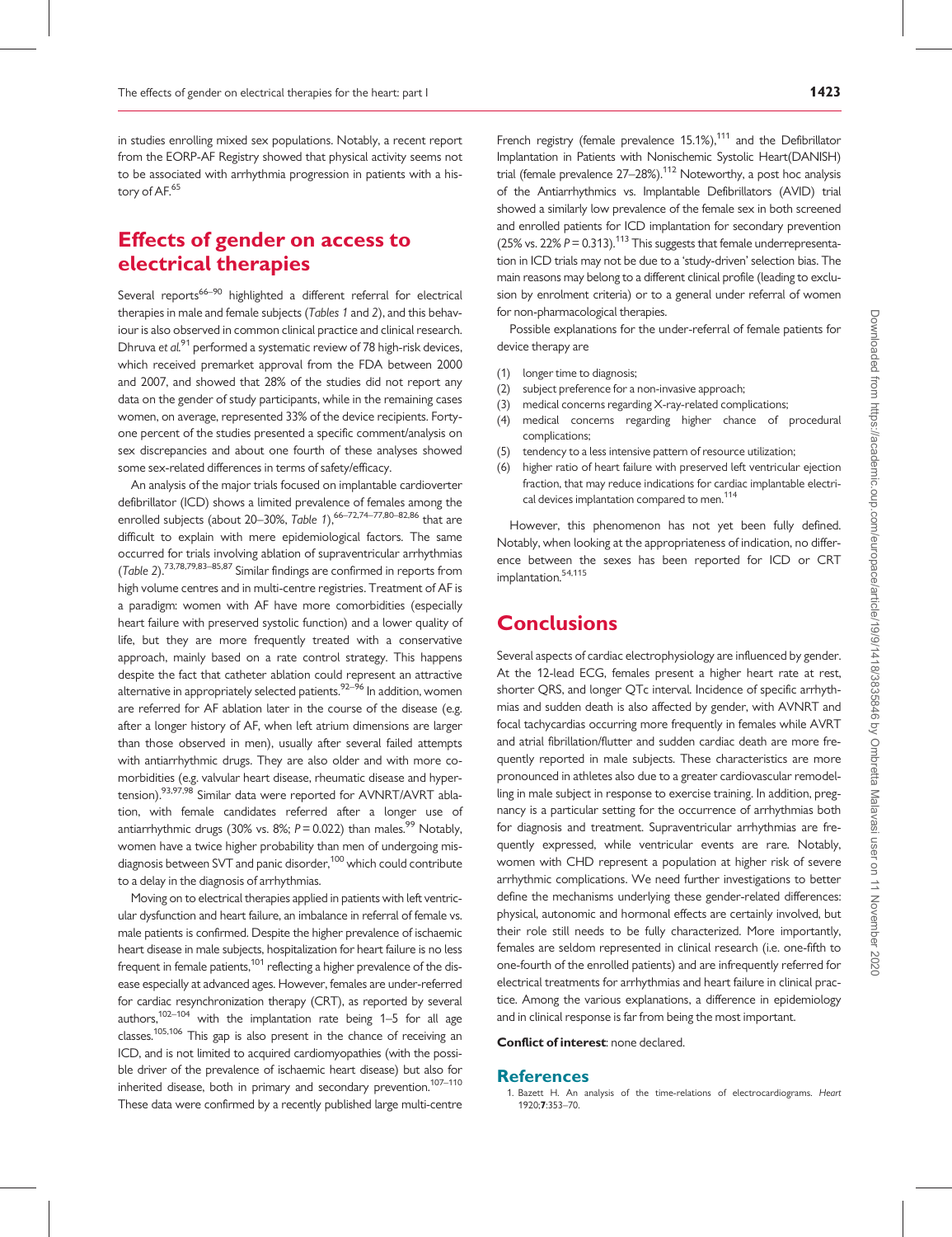- 3. Schulze-Bahr E, Kirchhof P, Eckardt L, Bertrand J, Breithardt G. Gender differences in cardiac arrhythmias. Herz 2005;30:390-400.
- 4. Tadros R, Ton AT, Fiset C, Nattel S. Sex differences in cardiac electrophysiology and clinical arrhythmias: epidemiology, therapeutics, and mechanisms. Can Cardiol 2014:30:783-92.
- 5. Burke JH, Goldberger JJ, Ehlert FA, Kruse JT, Parker MA, Kadish AH. Gender differences in heart rate before and after autonomic blockade: evidence against an intrinsic gender effect. Am J Med 1996;100:537-43.
- 6. Taneja T, Mahnert BW, Passman R, Goldberger J, Kadish A. Effects of sex and age on electrocardiographic and cardiac electrophysiological properties in adults. Pacing Clin Electrophysiol 2001;24:16–21.
- 7. Liu S, Yuan S, Kongstad O, Olsson SB. Gender differences in the electrophysiological characteristics of atrioventricular conduction system and their clinical implications. Scand Cardiovasc | 2001;35:313-7.
- 8. Liu K, Ballew C, Jacobs DR, Jr., Sidney S, Savage PJ, Dyer A et al. Ethnic differences in blood pressure, pulse rate, and related characteristics in young adults. The CARDIA study. Hypertension 1989;14:218–26.
- 9. Dart AM, Du XJ, Kingwell BA. Gender, sex hormones and autonomic nervous control of the cardiovascular system. Cardiovasc Res 2002;53:678–87.
- 10. Dhala A, Underwood D, Leman R, Madu E, Baugh D, Ozawa Y et al. Signalaveraged P-wave analysis of normal controls and patients with paroxysmal atrial fibrillation: a study in gender differences, age dependence, and reproducibility. Clin Cardiol 2002;25:525–31.
- 11. Hnatkova K, Smetana P, Toman O, Schmidt G, Malik M. Sex and race differences in QRS duration. Europace 2016;18:1842–9.
- 12. Macfarlane PW, McLaughlin SC, Devine B, Yang TF. Effects of age, sex, and race on ECG interval measurements. J Electrocardiol 1994;27(Suppl):14–19.
- 13. Bernal O, Moro C. Cardiac arrhythmias in women. Rev Esp Cardiol 2006;59:609–618.
- 14. Okin PM, Roman MJ, Devereux RB, Kligfield P. Gender differences and the electrocardiogram in left ventricular hypertrophy. Hypertension 1995;25:242–9.
- 15. Rautaharju PM, Zhou SH, Wong S, Calhoun HP, Berenson GS, Prineas R et al. Sex differences in the evolution of the electrocardiographic QT interval with age. Can J Cardiol 1992;8:690–5.
- 16. Diemberger I, Massaro G, Cubelli M, Rubino D, Quercia S, Martignani C et al. Repolarization effects of multiple-cycle chemotherapy and predictors of QTc prolongation: a prospective female cohort study on > 2000 ECGs. Eur J Clin Pharmacol 2015;71:1001–9.
- 17. Salama G, Bett GC. Sex differences in the mechanisms underlying long QT syndrome. Am J Physiol Heart Circ Physiol 2014;307:H640-8.
- 18. Surawicz B, Parikh SR. Prevalence of male and female patterns of early ventricular repolarization in the normal ECG of males and females from childhood to old age. J Am Coll Cardiol 2002;40:1870-6.
- 19. Burke JH, Ehlert FA, Kruse JT, Parker MA, Goldberger JJ, Kadish AH. Genderspecific differences in the QT interval and the effect of autonomic tone and menstrual cycle in healthy adults. Am J Cardiol 1997;79:178-81.
- 20. Hulot JS, Demolis JL, Riviere R, Strabach S, Christin-Maitre S, Funck-Brentano C. Influence of endogenous oestrogens on QT interval duration. Eur Heart J 2003;24:1663–7.
- 21. Nakagawa M, Ooie T, Takahashi N, Taniguchi Y, Anan F, Yonemochi H et al. Influence of menstrual cycle on QT interval dynamics. Pacing Clin Electrophysiol 2006;29:607–13.
- 22. Parks RJ, Howlett SE. Sex differences in mechanisms of cardiac excitationcontraction coupling. Pflugers Arch 2013;465:747–63.
- 23. Nakamura H, Kurokawa J, Bai CX, Asada K, Xu J, Oren RV et al. Progesterone regulates cardiac repolarization through a nongenomic pathway: an in vitro patch-clamp and computational modeling study. Circulation 2007;116:2913–22.
- 24. Saito T, Ciobotaru A, Bopassa JC, Toro L, Stefani E, Eghbali M. Estrogen contributes to gender differences in mouse ventricular repolarization. Circ Res 2009;105:343–52.
- 25. Salerni S, Di Francescomarino S, Cadeddu C, Acquistapace F, Maffei S, Gallina S. The different role of sex hormones on female cardiovascular physiology and function: not only oestrogens. Eur J Clin Invest 2015;45:634-45.
- 26. Sedlak T, Shufelt C, Iribarren C, Merz CN. Sex hormones and the QT interval: a review. J Women's Health 2012;21:933–41.
- 27. Saba S, Link MS, Homoud MK, Wang PJ, Estes NA 3rd. Effect of low estrogen states in healthy women on dispersion of ventricular repolarization. Am J Cardiol 2001;87:354–56, A359-310.
- 28. Bidoggia H, Maciel JP, Capalozza N, Mosca S, Blaksley EJ, Valverde E et al. Sex differences on the electrocardiographic pattern of cardiac repolarization: possible role of testosterone. Am Heart J 2000;140:678-83.
- 29. Rivero A, Curtis AB. Sex differences in arrhythmias. Curr Opin Cardiol 2010;25:8–15.
- 30. Wolbrette D, Naccarelli G, Curtis A, Lehmann M, Kadish A. Gender differences in arrhythmias. Clin Cardiol 2002;25:49-56.
- 31. Bai X, Li J, Zhou L, Li X. Influence of the menstrual cycle on nonlinear properties of heart rate variability in young women. Am J Physiol Heart Circ Physiol 2009;297:H765–74.
- 32. Rosano GM, Leonardo F, Sarrel PM, Beale CM, De Luca F, Collins P. Cyclical variation in paroxysmal supraventricular tachycardia in women. Lancet 1996;347:786–8.
- 33. Dogan M, Yiginer O, Uz O, Kucuk U, Degirmencioglu G, Isilak Z et al. The effects of female sex hormones on ventricular premature beats and repolarization parameters in physiological menstrual cycle. Pacing Clin Electrophysiol 2016;39:418–26.
- 34. Feinberg WM, Blackshear JL, Laupacis A, Kronmal R, Hart RG. Prevalence, age distribution, and gender of patients with atrial fibrillation. Analysis and implications. Arch Intern Med 1995;155:469–73.
- 35. Boriani G, Diemberger I, Martignani C, Biffi M, Branzi A. The epidemiological burden of atrial fibrillation: a challenge for clinicians and health care systems. Eur Heart J 2006;27:893–4.
- 36. Nakagawa M, Takahashi N, Nobe S, Ichinose M, Ooie T, Yufu F et al. Gender differences in various types of idiopathic ventricular tachycardia. | Cardiovasc Electrophysiol 2002;13:633–8.
- 37. Kannel WB, Wilson PW, D'Agostino RB, Cobb J. Sudden coronary death in women. Am Heart | 1998:136:205-12.
- 38. Albert CM, McGovern BA, Newell JB, Ruskin JN. Sex differences in cardiac arrest survivors. Circulation 1996;93:1170-6.
- 39. Hayashi M, Shimizu W, Albert CM. The spectrum of epidemiology underlying sudden cardiac death. Circ Res 2015;116:1887-906.
- 40. Locati EH, Zareba W, Moss AJ, Schwartz PJ, Vincent GM, Lehmann MH et al. Age- and sex-related differences in clinical manifestations in patients with congenital long-QT syndrome: findings from the International LQTS Registry. Circulation 1998;97:2237–44.
- 41. Benito B, Sarkozy A, Mont L, Henkens S, Berruezo A, Tamborero D et al. Gender differences in clinical manifestations of Brugada syndrome. J Am Coll Cardiol 2008;52:1567–73.
- 42. Gehi AK, Duong TD, Metz LD, Gomes JA, Mehta D. Risk stratification of individuals with the Brugada electrocardiogram: a meta-analysis. J Cardiovasc Electrophysiol 2006;17:577–83.
- 43. Nowak B, Misselwitz B, Expert committee 'Pacemaker IoQAH, Erdogan A, Funck R, Irnich W et al. Do gender differences exist in pacemaker implantation?—results of an obligatory external quality control program. Europace 2010;12:210–5.
- 44. Bett GC. Hormones and sex differences: changes in cardiac electrophysiology with pregnancy. Clin Sci 2016;130:747-59.
- 45. Lee SH, Chen SA, Wu TJ, Chiang CE, Cheng CC, Tai CT et al. Effects of pregnancy on first onset and symptoms of paroxysmal supraventricular tachycardia. Am I Cardiol 1995:76:675-8.
- 46. Li JM, Nguyen C, Joglar JA, Hamdan MH, Page RL. Frequency and outcome of arrhythmias complicating admission during pregnancy: experience from a highvolume and ethnically-diverse obstetric service. Clin Cardiol 2008;31:538–41.
- 47. Silversides CK, Harris L, Haberer K, Sermer M, Colman JM, Siu SC. Recurrence rates of arrhythmias during pregnancy in women with previous tachyarrhythmia and impact on fetal and neonatal outcomes. Am J Cardiol 2006;97:1206-12.
- 48. Enriquez AD, Economy KE, Tedrow UB. Contemporary management of arrhythmias during pregnancy. Circ Arrhythmia Electrophysiol 2014;7:961–7.
- 49. Shotan A, Ostrzega E, Mehra A, Johnson JV, Elkayam U. Incidence of arrhythmias in normal pregnancy and relation to palpitations, dizziness, and syncope. Am J Cardiol 1997;79:1061-4.
- 50. Warnes CA. Pregnancy and delivery in women with congenital heart disease. Circ | 2015;79:1416-21.
- 51. Niwa K, Tateno S, Akagi T, Himeno W, Kawasoe Y, Tatebe S et al. Arrhythmia and reduced heart rate variability during pregnancy in women with congenital heart disease and previous reparative surgery. Int J Cardiol 2007;122:143-8.
- 52. Drenthen W, Pieper PG, Roos-Hesselink JW, van Lottum WA, Voors AA, Mulder BJ et al. Outcome of pregnancy in women with congenital heart disease: a literature review. J Am Coll Cardiol 2007;49:2303–11.
- 53. Regitz-Zagrosek V, Blomstrom Lundqvist C, Borghi C, Cifkova R, Ferreira R, Foidart JM et al. ESC Guidelines on the management of cardiovascular diseases during pregnancy: the Task Force on the Management of Cardiovascular Diseases during Pregnancy of the European Society of Cardiology (ESC). Eur Heart 1 2011:32:3147-97.
- 54. Priori SG, Blomstrom-Lundqvist C, Mazzanti A, Blom N, Borggrefe M, Camm J et al. 2015 ESC Guidelines for the management of patients with ventricular arrhythmias and the prevention of sudden cardiac death: The Task Force for the Management of Patients with Ventricular Arrhythmias and the Prevention of Sudden Cardiac Death of the European Society of Cardiology (ESC)Endorsed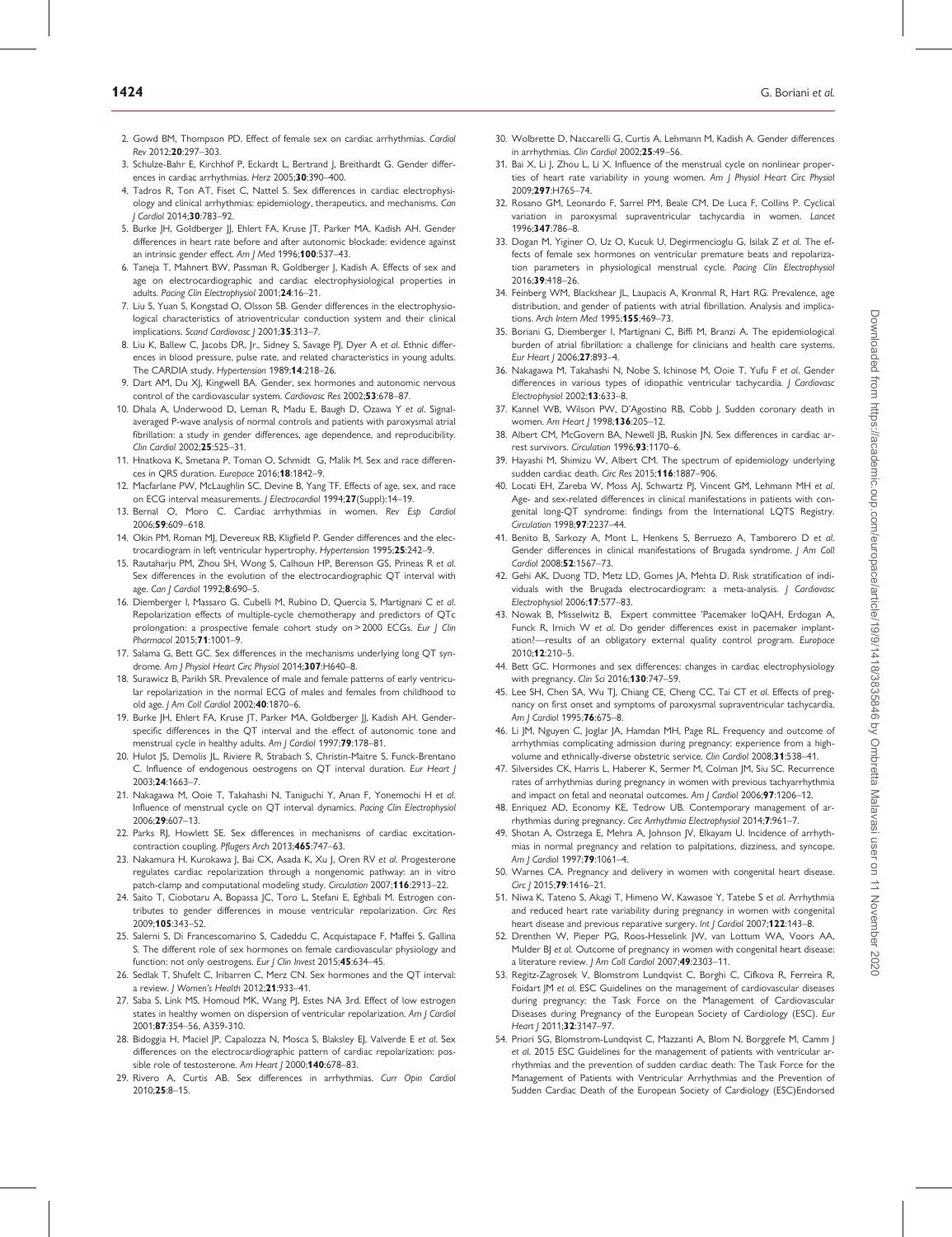by: Association for European Paediatric and Congenital Cardiology (AEPC). Europace 2015;17:1601–87.

- 55. Prakash K, Sharma S. Interpretation of the electrocardiogram in athletes. Can J Cardiol 2016;32:438–51.
- 56. Bessem BB, de Bruijn MM, Nieuwland WW. Gender differences in the electrocardiogram screening of athletes. J Sci Med Sport 2016;pii:S1440–2440:30115–3.
- 57. Wasfy MM, DeLuca J, Wang F, Berkstresser B, Ackerman KE, Eisman A et al. ECG findings in competitive rowers: normative data and the prevalence of abnormalities using contemporary screening recommendations. Br J Sports Med 2015;49:200–206.
- 58. Junttila MJ, Sager SJ, Freiser M, McGonagle S, Castellanos A, Myerburg RJ. Inferolateral early repolarization in athletes. J Interv Card Electrophysiol 2011;31:33–38.
- 59. Tikkanen JT, Anttonen O, Junttila MJ, Aro AL, Kerola T, Rissanen HA et al. Long-term outcome associated with early repolarization on electrocardiography. New Engl | Med 2009;361:2529-37.
- 60. Corrado D, Basso C, Rizzoli G, Schiavon M, Thiene G. Does sports activity enhance the risk of sudden death in adolescents and young adults? J Am Coll Cardiol 2003;42:1959–63.
- 61. Borjesson M, Pelliccia A. Incidence and aetiology of sudden cardiac death in young athletes: an international perspective. Br | Sports Med 2009;43:644-8.
- 62. Wilhelm M, Roten L, Tanner H, Wilhelm I, Schmid JP, Saner H. Gender differences of atrial and ventricular remodeling and autonomic tone in nonelite athletes. Am I Cardiol 2011:108:1489-95.
- 63. Boriani G, Diemberger I, Biffi M, Camanini C, Valzania C, Corazza I et al. P wave dispersion and short-term vs. late atrial fibrillation recurrences after cardioversion. Int I Cardiol 2005:101:355-61.
- 64. Brunetti ND, Santoro F, Correale M, De Gennaro L, Conte G, Di Biase M. Incidence of atrial fibrillation is associated with age and gender in subjects practicing physical exercise: a meta-analysis and meta-regression analysis. Int J Cardiol 2016;221:1056–60.
- 65. Proietti M, Boriani G, Laroche C, Diemberger I, Popescu MI, Rasmussen LH et al. Self-reported physical activity and major adverse events in patients with atrial fibrillation: a report from the EURObservational Research Programme Pilot Survey on Atrial Fibrillation (EORP-AF) General Registry. Europace 2017;19:535–43.
- 66. A comparison of antiarrhythmic-drug therapy with implantable defibrillators in patients resuscitated from near-fatal ventricular arrhythmias. The Antiarrhythmics versus Implantable Defibrillators (AVID) Investigators. New Engl J Med 1997:337:1576-83.
- 67. Abraham WT, Fisher WG, Smith AL, Delurgio DB, Leon AR, Loh E et al. Cardiac resynchronization in chronic heart failure. New Engl J Med 2002;346:1845–53.
- 68. Bardy GH, Lee KL, Mark DB, Poole JE, Packer DL, Boineau R et al. Amiodarone or an implantable cardioverter-defibrillator for congestive heart failure. New Engl J Med 2005;352:225–37.
- 69. Bristow MR, Saxon LA, Boehmer J, Krueger S, Kass DA, De Marco T et al. Cardiac-resynchronization therapy with or without an implantable defibrillator in advanced chronic heart failure. New Engl J Med 2004;350:2140-50.
- 70. Buxton AE, Lee KL, Fisher JD, Josephson ME, Prystowsky EN, Hafley G. A randomized study of the prevention of sudden death in patients with coronary artery disease. Multicenter Unsustained Tachycardia Trial Investigators. New Engl J Med 1999;341:1882–90.
- 71. Cleland JG, Daubert JC, Erdmann E, Freemantle N, Gras D, Kappenberger L et al. The effect of cardiac resynchronization on morbidity and mortality in heart failure. New Engl J Med 2005;352:1539-49.
- 72. Connolly SJ, Gent M, Roberts RS, Dorian P, Roy D, Sheldon RS et al. Canadian implantable defibrillator study (CIDS): a randomized trial of the implantable cardioverter defibrillator against amiodarone. Circulation 2000;101:1297–302.
- 73. Cosedis Nielsen J, Johannessen A, Raatikainen P, Hindricks G, Walfridsson H, Kongstad O et al. Radiofrequency ablation as initial therapy in paroxysmal atrial fibrillation. New Engl J Med 2012;367:1587-95.
- 74. Hohnloser SH, Kuck KH, Dorian P, Roberts RS, Hampton JR, Hatala R et al. Prophylactic use of an implantable cardioverter-defibrillator after acute myocardial infarction. New Engl | Med 2004;351:2481-8.
- 75. Kadish A, Dyer A, Daubert JP, Quigg R, Estes NA, Anderson KP et al. Prophylactic defibrillator implantation in patients with nonischemic dilated cardiomyopathy. New Engl | Med 2004;350:2151-8.
- 76. Kuck KH, Cappato R, Siebels J, Ruppel R. Randomized comparison of antiarrhythmic drug therapy with implantable defibrillators in patients resuscitated from cardiac arrest: the Cardiac Arrest Study Hamburg (CASH). Circulation 2000;102:748–54.
- 77. Linde C, Abraham WT, Gold MR, St John Sutton M, Ghio S, Daubert C et al. Randomized trial of cardiac resynchronization in mildly symptomatic heart

failure patients and in asymptomatic patients with left ventricular dysfunction and previous heart failure symptoms. J Am Coll Cardiol 2008;52:1834-43.

- 78. Mont L, Bisbal F, Hernandez-Madrid A, Perez-Castellano N, Vinolas X, Arenal A et al. Catheter ablation vs. antiarrhythmic drug treatment of persistent atrial fibrillation: a multicentre, randomized, controlled trial (SARA study). Eur Heart | 2014;35:501–507.
- 79. Morillo CA, Verma A, Connolly SJ, Kuck KH, Nair GM, Champagne | et al. Radiofrequency ablation vs antiarrhythmic drugs as first-line treatment of paroxysmal atrial fibrillation (RAAFT-2): a randomized trial. JAMA 2014;311:692–700.
- 80. Moss AJ, Hall WJ, Cannom DS, Daubert JP, Higgins SL, Klein H et al. Improved survival with an implanted defibrillator in patients with coronary disease at high risk for ventricular arrhythmia. Multicenter Automatic Defibrillator Implantation Trial Investigators. New Engl J Med 1996;335:1933-40.
- 81. Moss AJ, Hall WJ, Cannom DS, Klein H, Brown MW, Daubert JP et al. Cardiacresynchronization therapy for the prevention of heart-failure events. New Engl J Med 2009:361:1329-38.
- 82. Moss AJ, Zareba W, Hall WJ, Klein H, Wilber DJ, Cannom DS et al. Prophylactic implantation of a defibrillator in patients with myocardial infarction and reduced ejection fraction. New Engl | Med 2002;346:877-83.
- 83. Oral H, Pappone C, Chugh A, Good E, Bogun F, Pelosi F Jr et al. Circumferential pulmonary-vein ablation for chronic atrial fibrillation. New Engl J Med 2006;354:934–41.
- 84. Pappone C, Augello G, Sala S, Gugliotta F, Vicedomini G, Gulletta S et al. A randomized trial of circumferential pulmonary vein ablation versus antiarrhythmic drug therapy in paroxysmal atrial fibrillation: the APAF Study. J Am Coll Cardiol 2006;48:2340–47.
- 85. Stabile G, Bertaglia E, Senatore G, De Simone A, Zoppo F, Donnici G et al. Catheter ablation treatment in patients with drug-refractory atrial fibrillation: a prospective, multi-centre, randomized, controlled study (Catheter Ablation For The Cure Of Atrial Fibrillation Study). Eur Heart J 2006;27:216-21.
- 86. Tang AS, Wells GA, Talajic M, Arnold MO, Sheldon R, Connolly S et al. Cardiac-resynchronization therapy for mild-to-moderate heart failure. New Engl J Med 2010;363:2385–95.
- 87. Wilber DJ, Pappone C, Neuzil P, De Paola A, Marchlinski F, Natale A et al. Comparison of antiarrhythmic drug therapy and radiofrequency catheter ablation in patients with paroxysmal atrial fibrillation: a randomized controlled trial. JAMA 2010;303:333–40.
- 88. Russo AM, Stamato NJ, Lehmann MH, Hafley GE, Lee KL, Pieper K et al. Influence of gender on arrhythmia characteristics and outcome in the Multicenter UnSustained Tachycardia Trial. J Cardiovasc Electrophysiol 2004;15:993–98.
- 89. Linde C, Ståhlberg M, Benson L, Braunschweig F, Edner M, Dahlström U et al. Gender, underutilization of cardiac resynchronization therapy, and prognostic impact of QRS prolongation and left bundle branch block in heart failure. Europace 2015; 17:424–31.
- 90. Nowak B, Misselwitz B, Erdogan A, Funck R, Irnich W, Israel CW et al. Do gender differences exist in pacemaker implantation?–results of an obligatory external quality control program. Europace 2010;12:210–5.
- 91. Dhruva SS, Bero LA, Redberg RF. Gender bias in studies for Food and Drug Administration premarket approval of cardiovascular devices. Circ Cardiovasc Qual Outcomes 2011;4:165–71.
- 92. Dagres N, Clague JR, Breithardt G, Borggrefe M. Significant gender-related differences in radiofrequency catheter ablation therapy. J Am Coll Cardiol 2003;42:1103–7.
- 93. Forleo GB, Tondo C, De Luca L, Dello Russo A, Casella M, De Sanctis V et al. Gender-related differences in catheter ablation of atrial fibrillation. Europace 2007;9:613–20.
- 94. Kerr CR, Humphries K. Gender-related differences in atrial fibrillation. J Am Coll Cardiol 2005;46:1307–8.
- 95. Rienstra M, Van Veldhuisen DJ, Hagens VE, Ranchor AV, Veeger NJ, Crijns HJ et al. Gender-related differences in rhythm control treatment in persistent atrial fibrillation: data of the Rate Control Versus Electrical Cardioversion (RACE) study. J Am Coll Cardiol 2005;46:1298-306.
- 96. Lip GY, Laroche C, Boriani G, Cimaglia P, Dan GA, Santini M et al. Sex-related differences in presentation, treatment, and outcome of patients with atrial fibrillation in Europe: a report from the Euro Observational Research Programme Pilot survey on Atrial Fibrillation. Europace 2015;17:24–31.
- 97. Patel D, Mohanty P, Di Biase L, Sanchez JE, Shaheen MH, Burkhardt JD et al. Outcomes and complications of catheter ablation for atrial fibrillation in females. Heart Rhythm 2010;7:167–72.
- 98. Zhang XD, Tan HW, Gu J, Jiang WF, Zhao L, Wang YL et al. Efficacy and safety of catheter ablation for long-standing persistent atrial fibrillation in women. Pacing Clin Electrophysiol 2013;36:1236-44.